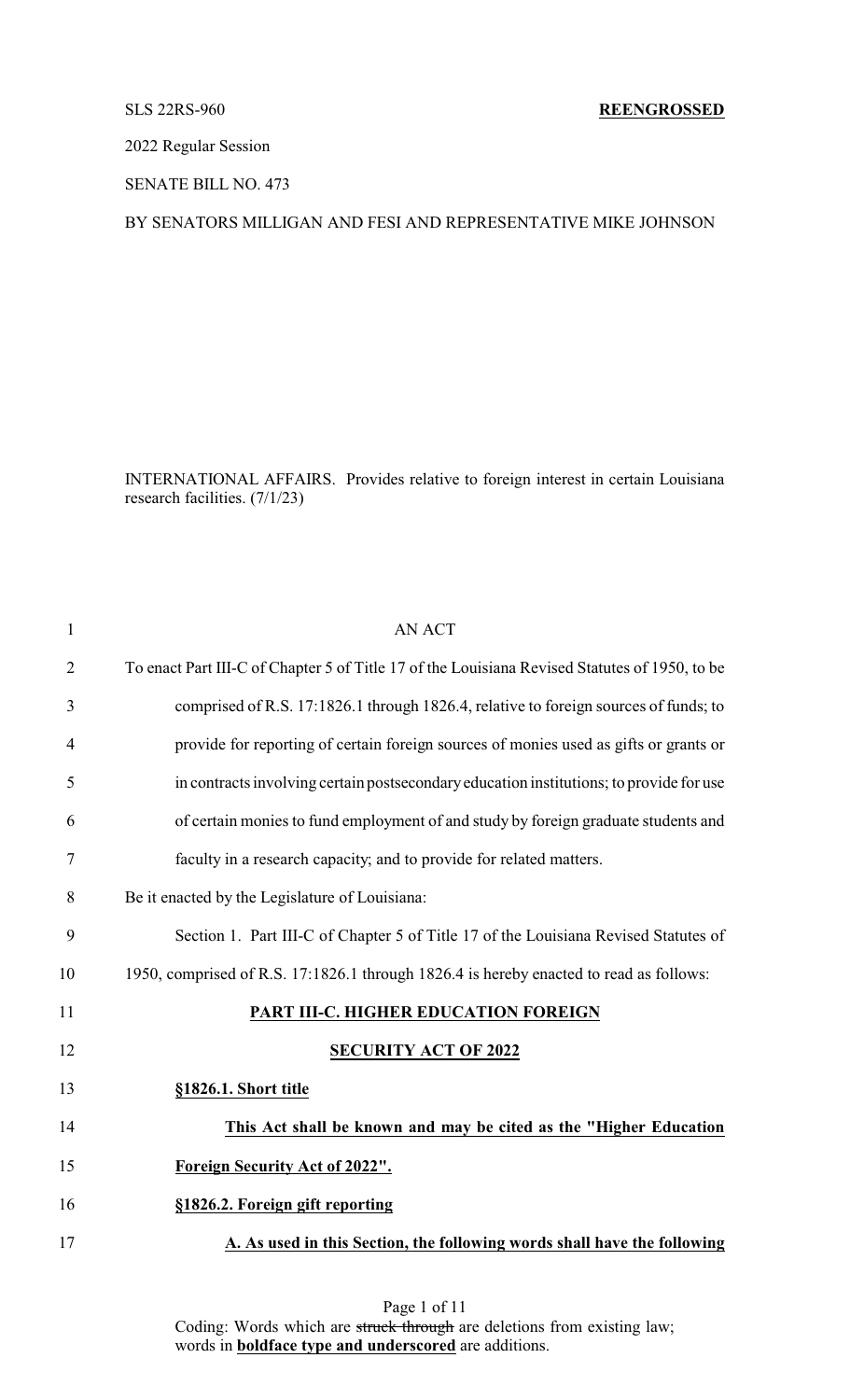| $\mathbf{1}$   | meanings unless the context clearly indicates otherwise:                            |
|----------------|-------------------------------------------------------------------------------------|
| $\overline{2}$ | (1) "Affiliate organization" means any entity under the control of or               |
| 3              | established for the benefit of an organization required to report under this        |
| 4              | Section, including a direct-support organization.                                   |
| 5              | (2) "Contract" means any agreement for the acquisition by purchase,                 |
| 6              | lease, or barter of property or services by a foreign source for the direct benefit |
| 7              | or use of any of the parties, and any purchase, lease, or barter of property or     |
| 8              | services from a foreign country of concern.                                         |
| 9              | (3) "Foreign country of concern" means countries under sanctions or                 |
| 10             | other restrictions imposed by the state or federal government, including any        |
| 11             | federal license requirement; custom rules; export controls; restrictions on         |
| 12             | taking institution property, including but not limited to intellectual property,    |
| 13             | abroad; restrictions on presentations, teaching, and interactions with foreign      |
| 14             | colleagues; and other subjects important to the research and academic property      |
| 15             | of the institution.                                                                 |
| 16             | (4) "Foreign government" means the government of any country, nation,               |
| 17             | or group of nations, or any province or other political subdivision of any          |
| 18             | country or nation, other than the government of the United States and its states    |
| 19             | or political subdivisions, including any agent of the foreign government.           |
| 20             | (5) "Foreign source" means any of the following:                                    |
| 21             | (a) A foreign government or an agency of a foreign government.                      |
| 22             | (b) A legal entity, governmental or otherwise, created solely under the             |
| 23             | laws of a foreign state or states.                                                  |
| 24             | (c) An individual who is not a citizen of the United States or of a territory       |
| 25             | or protectorate of the United States.                                               |
| 26             | (d) An agent, including a subsidiary or an affiliate of a foreign legal             |
| 27             | entity, acting on behalf of any source defined in Subparagraph (a), (b), or (c) of  |
| 28             | this Paragraph.                                                                     |
| 29             | means any contract, gift, grant, endowment, award,<br>$(6)$ "Gift"                  |

Page 2 of 11 Coding: Words which are struck through are deletions from existing law; words in **boldface type and underscored** are additions.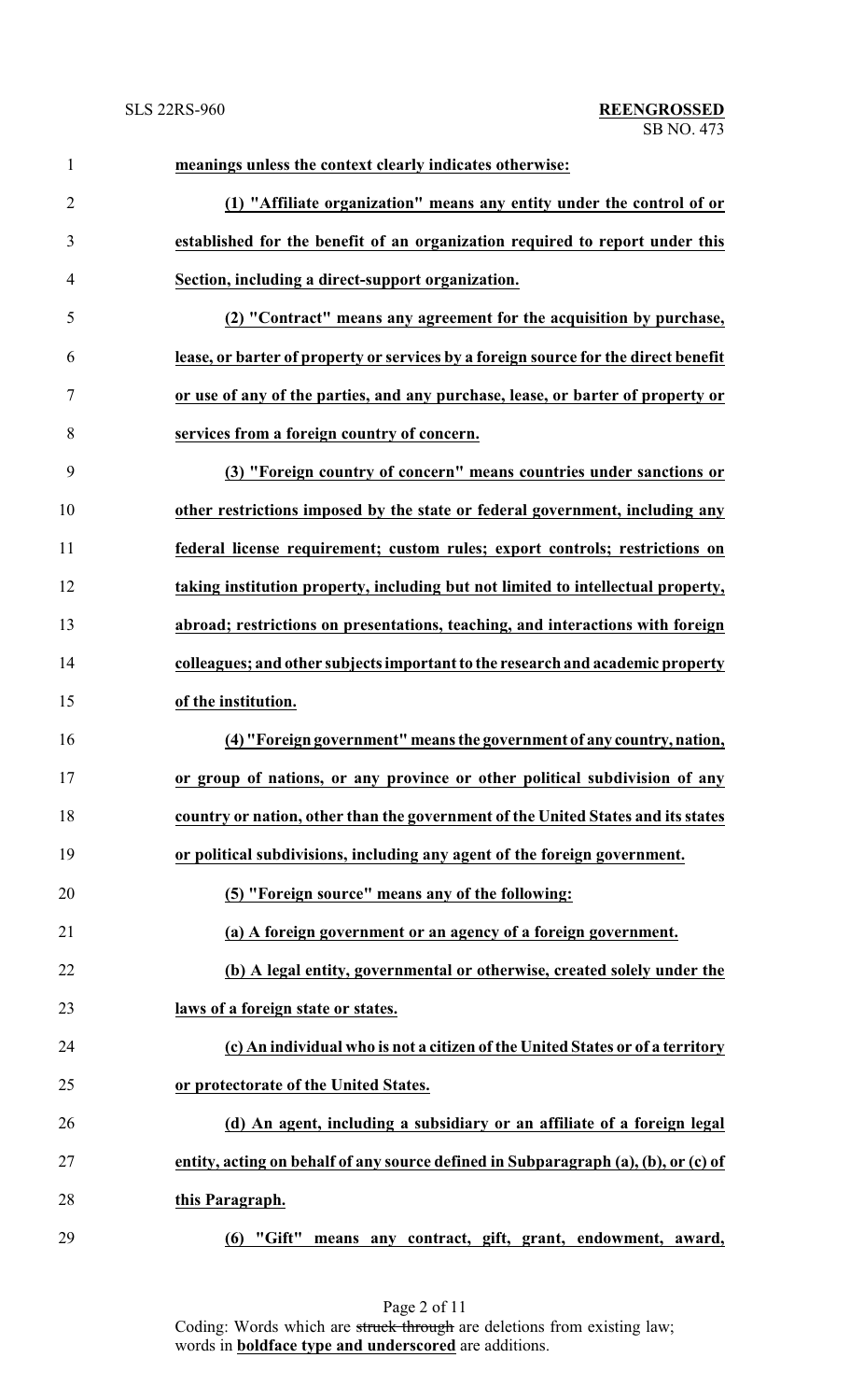| $\mathbf{1}$   | scholarship, or donation of money or property of any kind, or any combination           |
|----------------|-----------------------------------------------------------------------------------------|
| $\overline{2}$ | thereof, including a conditional or unconditional pledge of a contract, gift,           |
| 3              | grant, endowment, award, scholarship, or donation. For purposes of this                 |
| $\overline{4}$ | Paragraph, the term "pledge" means a promise, agreement, or an expressed                |
| 5              | intention to give a thing of value.                                                     |
| 6              | (7) "Postsecondary education institution" or "institution" means a                      |
| 7              | Louisiana college or university, a nonpublic postsecondary institution that is a        |
| 8              | member of the Louisiana Association of Independent Colleges and Universities,           |
| 9              | and any other entity offering a program of postsecondary education that has a           |
| 10             | physical presence in the state and is required to report foreign gifts or contracts     |
| 11             | pursuant to 20 U.S.C. 1011f, or an affiliate organization of any such college,          |
| 12             | university, institution, or school.                                                     |
| 13             | (8) "Research-related support position" means any individual in a                       |
| 14             | support role funded by gifts, grants, or contracts.                                     |
| 15             | B.(1)(a) Each institution shall report any gift received directly or                    |
| 16             | indirectly from a foreign source with a value of fifty thousand dollars or more.        |
| 17             | This report shall be made each January thirty-first and July thirty-first and           |
| 18             | shall include the gifts made during the six-month period ending on the last day         |
| 19             | of the month immediately preceding the reporting month. The institution shall           |
| 20             | include in its report gifts received by all affiliate organizations of the institution. |
| 21             | (b) If a foreign source provides more than one gift directly or indirectly              |
| 22             | to an institution in a single fiscal year and the total value of all gifts is fifty     |
| 23             | thousand dollars or more, then all gifts received from that foreign source shall        |
| 24             | be reported.                                                                            |
| 25             | (c) For purposes of this Paragraph, a gift received from a foreign source               |
| 26             | through an intermediary shall be considered an indirect gift to the institution.        |
| 27             | (2) A report required under this Subsection shall be made to the                        |
| 28             | following entities:                                                                     |
| 29             | (a) The institution's board of supervisors. The respective board shall file             |

Page 3 of 11 Coding: Words which are struck through are deletions from existing law; words in **boldface type and underscored** are additions.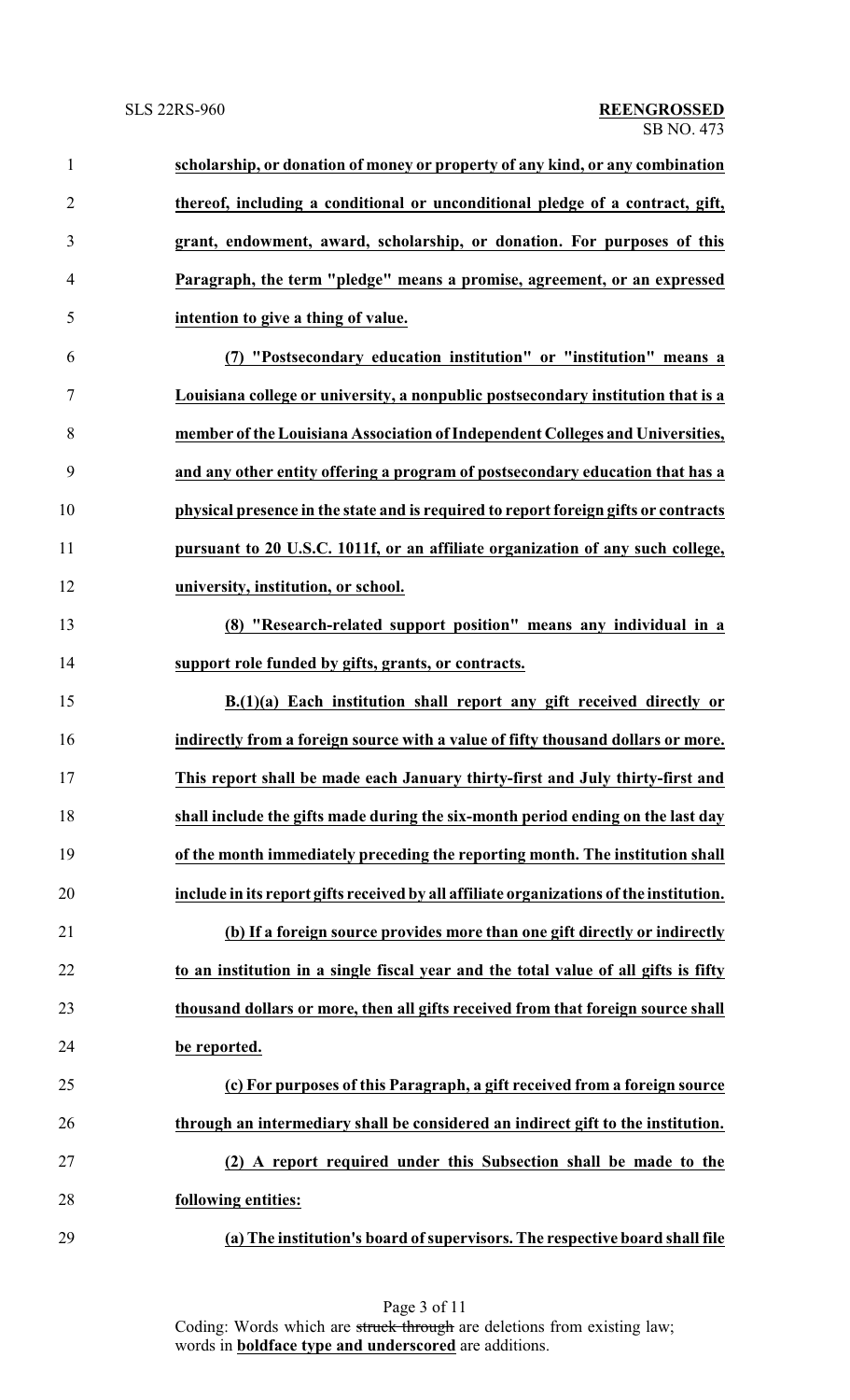| $\mathbf{1}$   | an annual summary of these gifts with the Board of Regents.                         |
|----------------|-------------------------------------------------------------------------------------|
| $\overline{2}$ | (b) Unless already reported to the institution's board of supervisors, an           |
| 3              | annual summary of the gifts shall be filed with the Board of Regents for any        |
| $\overline{4}$ | institution or affiliate organization of the institution.                           |
| 5              | C. Reports of gifts subject to the requirements of this Section shall               |
| 6              | include the following information, unless the information is exempt from            |
| $\tau$         | disclosure under the provisions of this Section or otherwise prohibited or          |
| 8              | deemed confidential under federal or state law:                                     |
| 9              | (1) The amount of the gift, and the date it was received.                           |
| 10             | (2) The contract start and end date, if the gift is a contract.                     |
| 11             | (3) The name of the foreign source and, if not a foreign government, the            |
| 12             | country of citizenship, if known, and the country of principal residence or         |
| 13             | domicile of the foreign source.                                                     |
| 14             | $(4)(a)$ A copy of any gift agreement between the foreign source and the            |
| 15             | institution, signed by the foreign source and the chief administrative officer of   |
| 16             | the institution, or their respective designees, which includes a detailed           |
| 17             | description of the purpose for which the gift is to be used by the institution, the |
| 18             | identification of the persons whom the gift is explicitly intended to benefit, and  |
| 19             | any applicable conditions, requirements, restrictions, or terms made a part of      |
| 20             | the gift regarding the control of curricula, faculty, student admissions, student   |
| 21             | fees, or contingencies placed upon the institution to take a specific public        |
| 22             | position or to award an honorary degree. If an agreement contains information       |
| 23             | protected from disclosure, an abstract and redacted copy of the disclosure          |
| 24             | containing information that is not protected shall be submitted in lieu of a copy   |
| 25             | of the agreement.                                                                   |
| 26             | (b) Beginning July 1, 2024, the internal auditor of the Board of Regents            |
| 27             | shall annually inspect or audit a random sample of at least five percent of the     |
| 28             | total number of gifts disclosed by or gift agreements received from any             |
| 29             | institution during the previous fiscal year to determine the institution's          |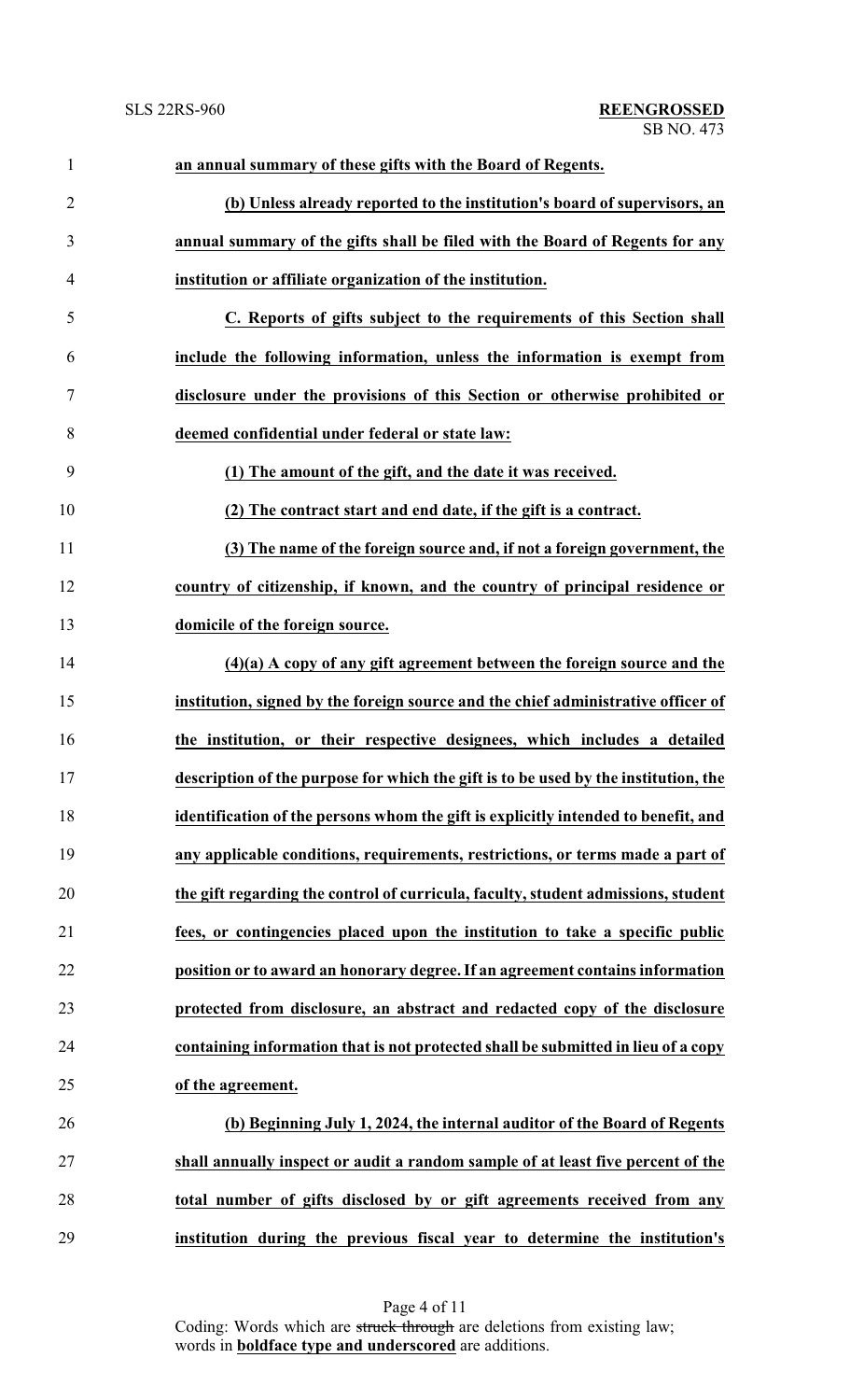| $\mathbf{1}$   | compliance with the requirements of this Section.                                   |
|----------------|-------------------------------------------------------------------------------------|
| $\overline{2}$ | (c) Upon request by the governor, the president of the Senate, or the               |
| 3              | speaker of the House of Representatives, the internal auditor of the Board of       |
| $\overline{4}$ | Regents shall inspect or audit a gift or gift agreement.                            |
| 5              | D. An institution that knowingly, willfully, or negligently fails to disclose       |
| 6              | the information required in this Section shall be subject to a civil penalty of one |
| $\tau$         | hundred five percent of the amount of the undisclosed gift, payable only from       |
| 8              | non-state funds of the institution or the affiliate organization that received the  |
| 9              | gift. The recovered funds shall be deposited into the State General Fund.           |
| 10             | §1826.3. Screening foreign researchers                                              |
| 11             | A.(1) Every person seeking employment with a postsecondary education                |
| 12             | institution as defined in R.S. 17:1826.2 in a research or research-related support  |
| 13             | position, or applying as a graduate student for a research or research-related      |
| 14             | support position, or for a position as a visiting researcher shall, prior to being  |
| 15             | offered a position of employment, be screened by the institution to determine       |
| 16             | if any of the following apply to the person:                                        |
| 17             | (a) The person is a citizen of a foreign country and not a permanent                |
| 18             | resident of the United States.                                                      |
| 19             | (b) The person is a citizen or permanent resident of the United States              |
| 20             | who has any affiliation with an institution or program in a foreign country of      |
| 21             | concern as defined in R.S. 17:1826.2.                                               |
| 22             | (c) The person has at least one year of prior employment or training in             |
| 23             | a foreign country of concern as defined in R.S. 17:1826.2, except for               |
| 24             | employment or training by an agency of the United States government.                |
| 25             | (2) The provisions of this Subsection shall apply only to institutions that         |
| 26             | receive state appropriations and have annual research budgets of ten million        |
| 27             | dollars or more.                                                                    |
| 28             | B. Each foreign applicant for a position listed in Subsection A of this             |
| 29             | Section shall submit a copy of the applicant's current passport and the most        |

Page 5 of 11 Coding: Words which are struck through are deletions from existing law; words in **boldface type and underscored** are additions.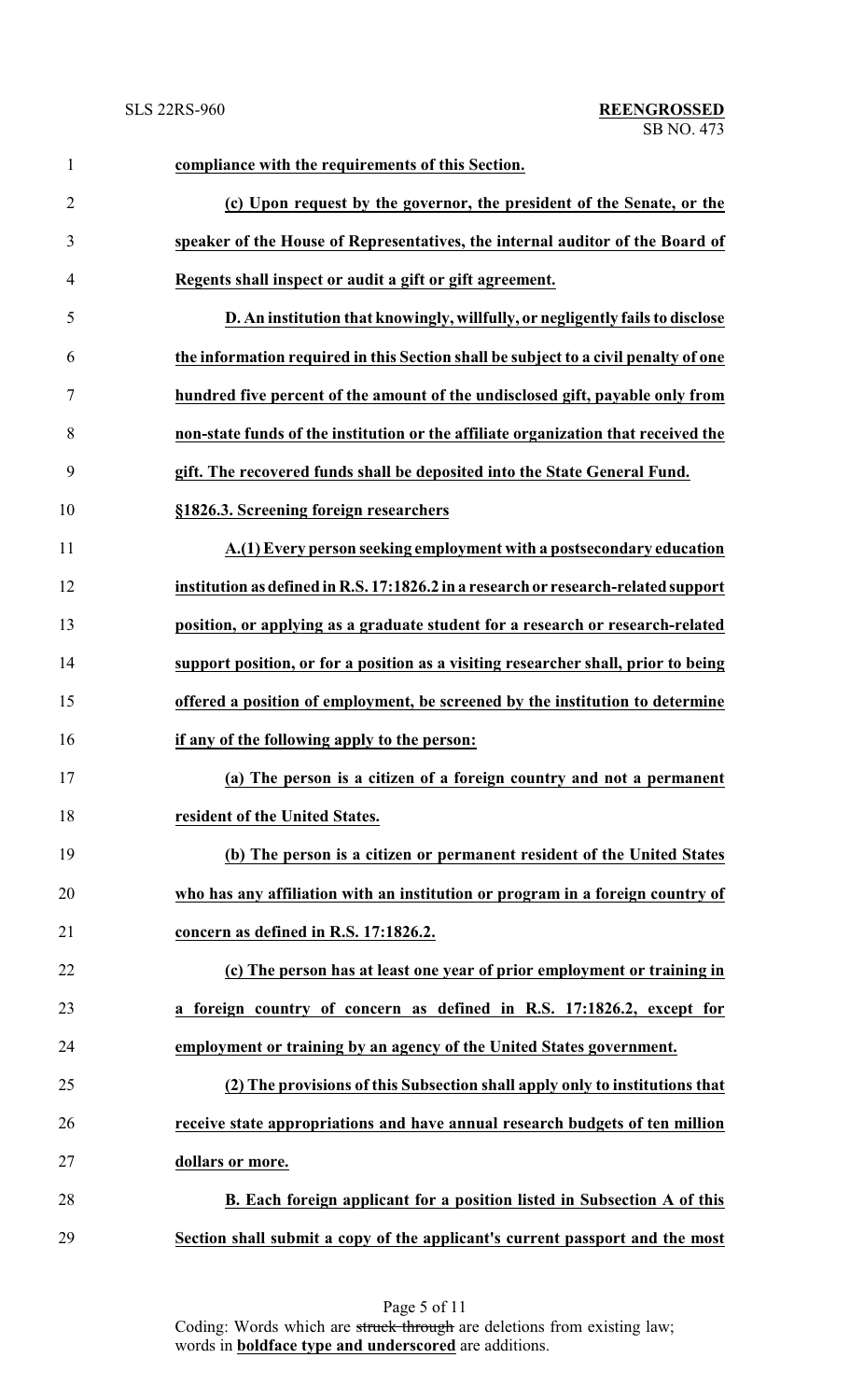**recently submitted Online Nonimmigrant Visa Application, DS-160. After extraction of all information relevant to the requirements of this Section, the institution may destroy or return the copy of the DS-160 submitted by an applicant.**

 **C. Each applicant for a position listed in Subsection A of this Section shall submit a complete resume and curriculum vitae, including every institution of higher education attended; all previous employment since the applicant's eighteenth birthday; a list of all published material for which the applicant received credit as an author, a researcher, or otherwise or to which the applicant contributed significant research, writing, or editorial support; a list of the applicant's current and pending research funding, and its amount, from any source, including the applicant's role on the project, and a brief description of the research; and a full disclosure of nonuniversity professional activities, including any affiliation with an institution or program in a foreign country of concern. If an applicant has been continually employed or enrolled in a postsecondary education institution in the United States for twenty years or more, the resume may, but is not required to, include employment history before the most recent twenty-year period.**

 **D. The president or chief administrative officer of the institution shall adopt a policy for the proper screening of all individuals subject to this Part for research-related support positions and shalltakenecessary and reasonable steps to verify all attendance, employment, publications, and contributions listed in the application prior to any offer of a position to the applicant. Necessary and reasonable steps may include the following:**

# **(1) Searching public databases for research publications and presentations.**

 **(2) Searching public conflict of interest records to identify any research publication or presentation that may have been omitted from the application. (3) Contacting employers from the previous ten years to verify**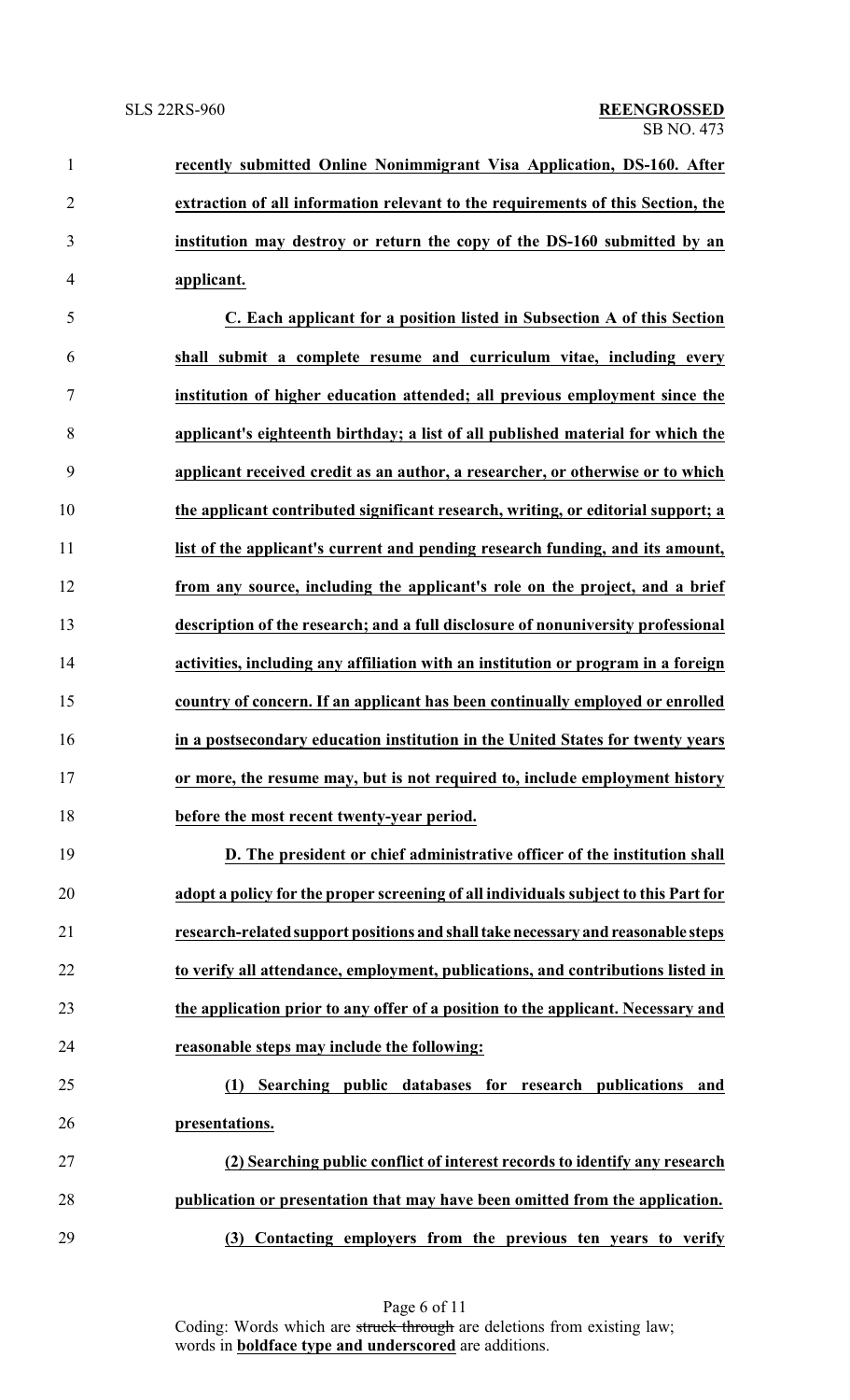| $\mathbf{1}$   | employment.                                                                         |
|----------------|-------------------------------------------------------------------------------------|
| $\overline{2}$ | (4) Contacting all institutions of higher education attended to verify              |
| 3              | enrollment and educational progress.                                                |
| 4              | (5) Searching public listings of persons subject to sanctions or                    |
| 5              | restrictions under federal or state law.                                            |
| 6              | (6) Requesting further investigation, including but not limited to a                |
| 7              | second background check performed by the Federal Bureau of Investigation,           |
| 8              | the Louisiana State Police, or any other qualified local law enforcement agency,    |
| 9              | if any of the individual's information provided on the online non-immigrant visa    |
| 10             | application Form DS-160 raises any security concerns for the institution about      |
| 11             | the individual's relationship with a foreign country of concern.                    |
| 12             | E. Each institution may direct the research integrity officer to approve            |
| 13             | an applicant for hire based on a risk-based determination considering the           |
| 14             | nature of the research and the background and ongoing affiliations of the           |
| 15             | applicant.                                                                          |
| 16             | F. The requirements of this Section shall be completed before offering              |
| 17             | any position to an applicant for a position listed in Subsection A of this Section. |
| 18             | G. Prior to July 1, 2025, the office of the legislative auditor shall perform       |
| 19             | an operational audit regarding implementation of the provisions of this Section.    |
| 20             | §1826.4. Foreign travel; research institutions                                      |
| 21             | A. By July 1, 2023, each postsecondary education institution as defined             |
| 22             | in R.S. 17:1826.2 that receives state appropriations and has a research budget      |
| 23             | of ten million dollars or more shall establish an international travel approval     |
| 24             | and monitoring program. The program shall require preapproval and screening         |
| 25             | for any employment-related foreign travel and<br>the institution<br>by              |
| 26             | employment-related foreign activities engaged in by any faculty member,             |
| 27             | researcher, or any other research department staff. This requirement is in          |
| 28             | addition to any other travel approval process applicable to the institution.        |
| 29             | B.(1) Preapproval by the institution shall be based on the applicant's              |

Page 7 of 11 Coding: Words which are struck through are deletions from existing law; words in **boldface type and underscored** are additions.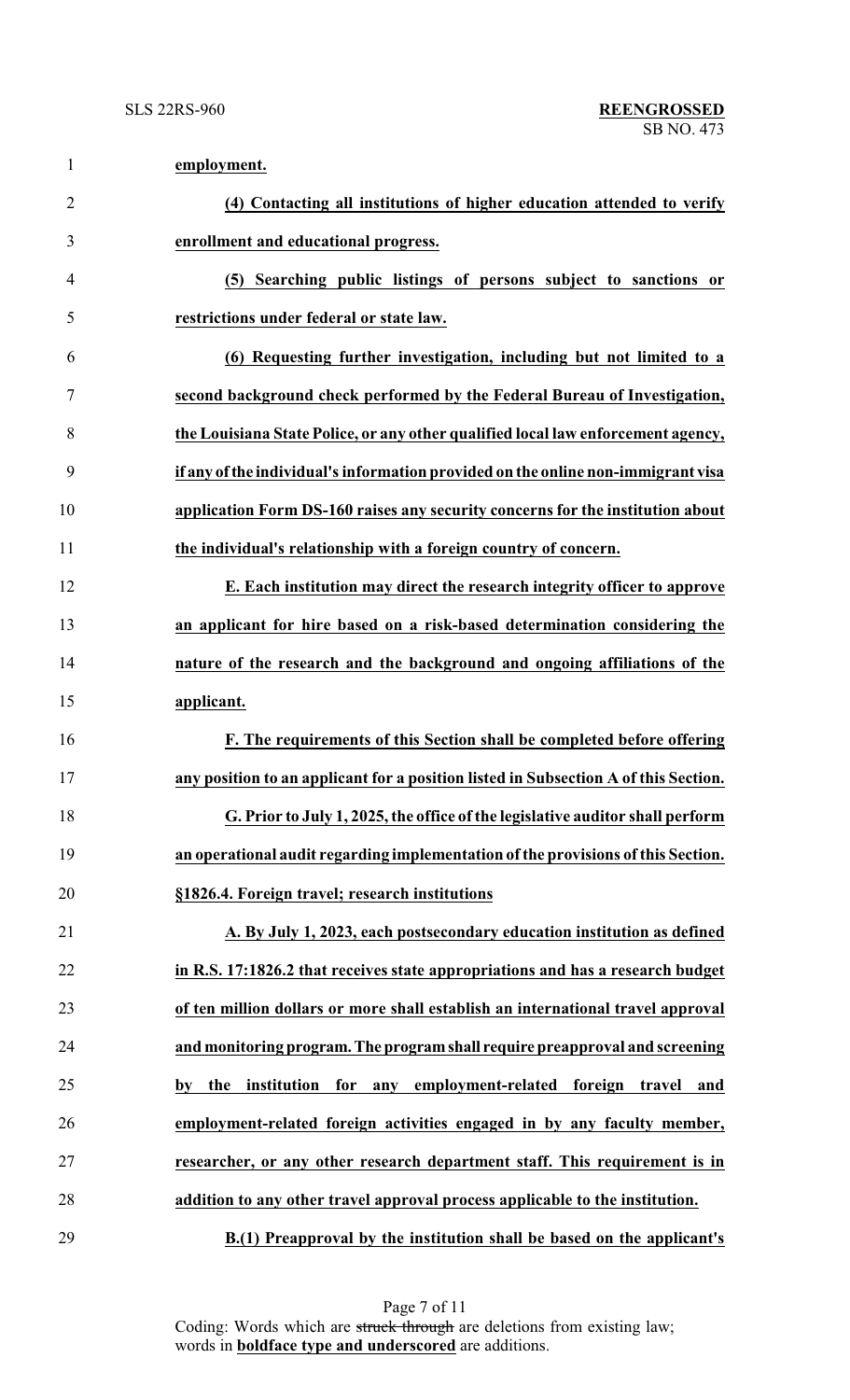**review and acknowledgment of guidance published by the institution which relates to countries under sanctions or other restrictions imposed by the state or federal government, including any federal license requirement; customs rules; export controls; restrictions on taking institution property, including intellectual property, abroad; restrictions on presentations, teaching, and interactions with foreign colleagues; and other subjects important to the research and academic integrity of the institution. (2) Preapproval shall be based on the binding commitment of the individual traveler not to violate the institution's limitations on travel and activities abroad and to obey all applicable federal laws. Any person subject to this Section traveling abroad representing their respective institution, upon**

 **return, shall report any gifts of funds, or promises to pay offered by a foreign country of concern or any entity representing the interests of a foreign country of concern.**

 **C. The state college or university shall maintain records of all foreign travel requests and approvals; expenses reimbursed by the institution during travel, including for transportation, food, and lodging; and payments and honoraria received during the travel and activities, including for transportation, food, and lodging. The institution shall keep records of the purpose of the travel and any records related to the foreign activity review. These records shall be retained for at least three years or any longer period of time required by any other applicable state or federal law.**

 **D. The institution shall provide an annual report of travel to foreign countries of concern as defined in R.S. 17:1818.1 listing individual travelers, foreign locations visited, and foreign institutions visited to the board of supervisors of the applicable institution.**

 **E. By July 1, 2025, the office of the legislative auditor shall perform an operational audit regarding the implementation of this Section.**

Section 2. This Act shall become effective on July 1, 2023.

Page 8 of 11 Coding: Words which are struck through are deletions from existing law; words in **boldface type and underscored** are additions.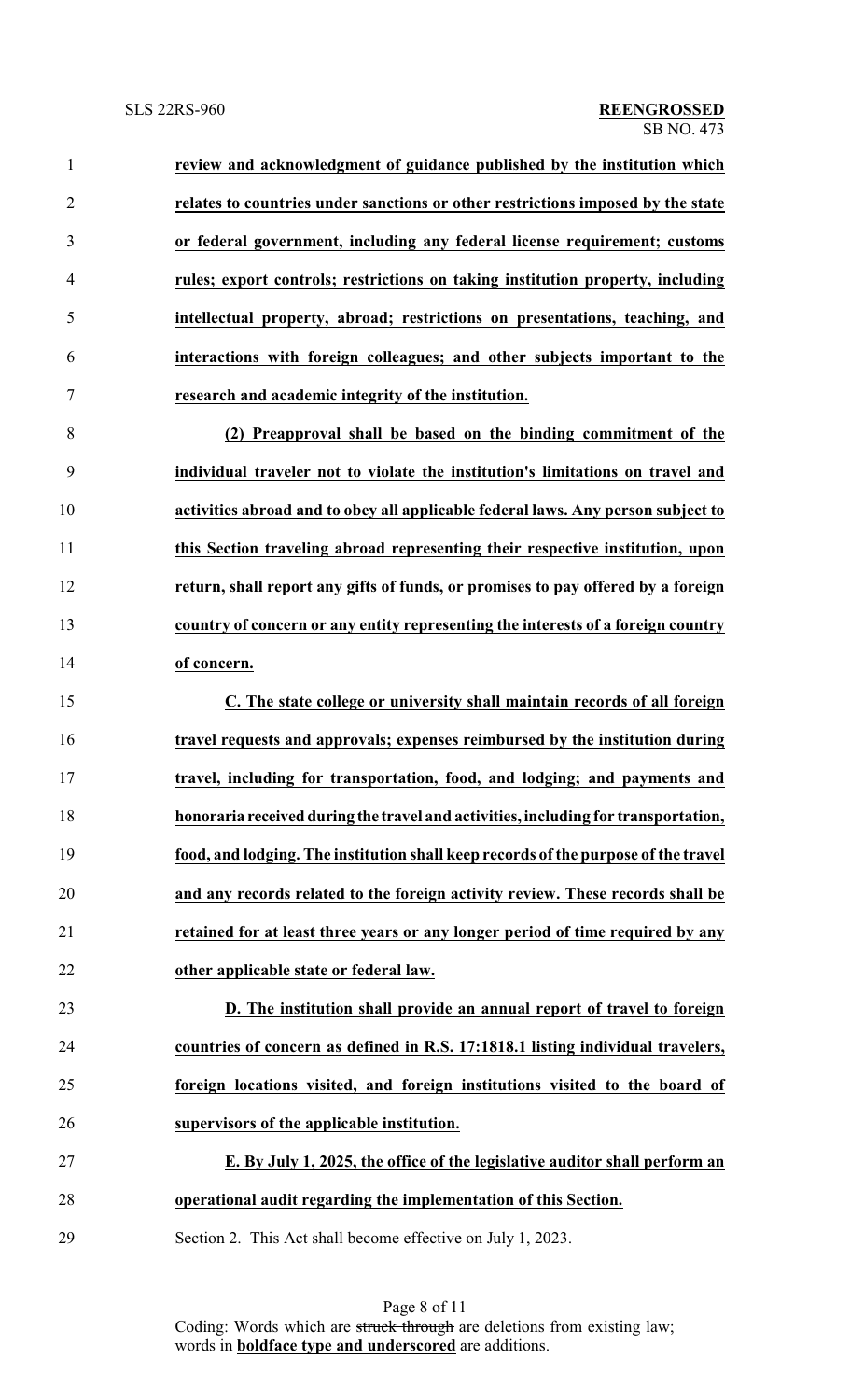The original instrument was prepared by Thomas L. Tyler. The following digest, which does not constitute a part of the legislative instrument, was prepared by Martha Hess.

# **DIGEST**

SB 473 Reengrossed 2022 Regular Session Milligan

Proposed law shall be known as the "Higher Education Foreign Security Act of 2022".

Proposed law provides for reporting of gifts and contracts funded from foreign sources, screening of foreign researchers, and travel involving institutions of higher education.

Proposed law defines certain terms including "affiliate organization", "foreign country of concern", and "foreign source".

Proposed law requires each institution of higher education to report any gift received directly or indirectly from a foreign source having a value of \$50,000 or more in a fiscal year and that the report include all gifts valued at \$50,000 or more. Provides that the report be made to the following:

- (1) The institution's board of supervisors and an annual summary to the Board of Regents.
- (2) Unless already reported to the institution's board of supervisors, an annual summary of the gifts shall be filed with the Board of Regents for any institution of higher education or an affiliate organization of the institution.

Proposed law requires that the report include the amount of the gift and the date received; if the gift is a contract, its start and end date; name of the foreign source and country of principal residence or domicile; and a copy of the agreement between the foreign source and the institution.

Proposed law, beginning July 1, 2024, requires the internal auditor of the Board of Regents to annually audit a random sample of at least five percent of the total number of gifts. Provides for audits upon request by the governor or the presiding officers of the legislature.

Proposed law subjects an institution of higher education to a civil penalty of 105% of the amount of undisclosed gifts if it knowingly, willfully, or negligently fails to disclose the information required in proposed law.

Proposed law requires that every person seeking employment in an institution of higher education that receives state appropriations and has an annual research budget of \$10 million or more, in a research or research-related support position, or applying as a graduate student for a research or research-related support position, or for a position as a visiting researcher be screened prior to being offered a position of employment to determine the following:

- (1) Whether the person is a citizen of a foreign country and not a permanent resident of the United States.
- (2) Whether the person is a citizen or permanent resident of the United States who has any affiliation with an institution or program in a foreign country of concern.
- (3) Whether the person has at least one year of prior employment or training in a foreign country of concern, except for employment or training by an agency of the United States government.

Proposed law requires foreign applicants to provide a copy of their current passport and the

Page 9 of 11

Coding: Words which are struck through are deletions from existing law; words in **boldface type and underscored** are additions.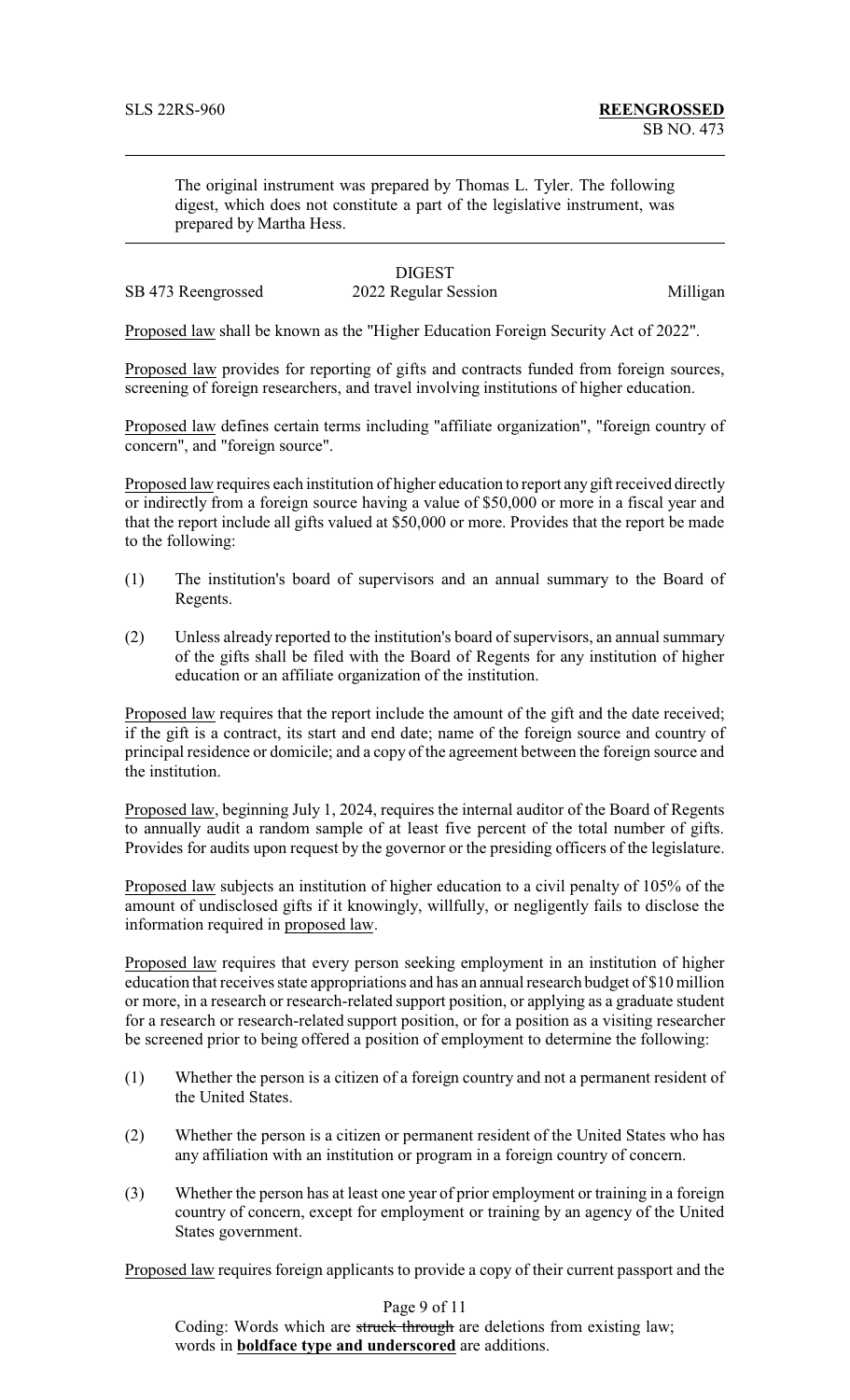most recently submitted Online Nonimmigrant Visa Application, DS-160.

Proposed law requires every applicant to submit a complete resume and curriculum vitae, including every institution of higher education attended; all previous employment since the applicant's eighteenth birthday; a list of all published material for which the applicant received credit as an author, a researcher, or otherwise or to which the applicant contributed significant research, writing, or editorial support; a list of the applicant's current and pending research funding, and its amount, from any source, including the applicant's role on the project, and a brief description of the research; and a full disclosure of non-university professional activities, including any affiliation with an institution or program in a foreign country of concern. If an applicant has been continually employed or enrolled in a postsecondary education institution in the United States for 20 years or more, the resume may but does not have to, include employment history before the most recent twenty year period.

Proposed law requires review and verification of all materials submitted as well as attendance, employment, publications, and contributions listed in the application prior to any offer of a position to the applicant. Provides that verification steps may include the following:

- (1) Searching public databases for research publications and presentations.
- (2) Searching public conflict of interest records to identify any research publication or presentation that may have been omitted from the application.
- (3) Contacting employers from the previous 10 years to verify employment.
- (4) Contacting all institutions of higher education attended to verify enrollment and educational progress.
- (5) Searching public listings of persons subject to sanctions or restrictions under federal law.
- (6) Requesting further investigation, including but not limited to a second background check performed by the Federal Bureau of Investigation, the La. State Police, or other qualified local law enforcement agency, if any of the individual's information provided on the Form DS-160 raises any security concerns for the institution about the individual's relationship with a foreign country of concern.

Proposed law authorizes each institution to direct the approval of an applicant for hire based on a risk-based determination considering the nature of the research and the background and ongoing affiliations of the applicant.

Proposed law requires, by July 1, 2023, each institution receiving state appropriations and with a research budget of \$10 million dollars or more to establish an international travel approval and monitoring program. Requires preapproval and screening by the institution for any employment-related foreign travel and employment-related foreign activities engaged in by all faculty, researchers, and research department staff. Provides that preapproval be based on the applicant's review and acknowledgment of guidance from the institution which relates to countries under sanctions or other restrictions imposed by the state or federal government, including any federal license requirement; customs rules; export controls; restrictions on taking institution property, including intellectual property, abroad; restrictions on presentations, teaching, and interactions with foreign colleagues; and other subjects important to the research and academic integrity of the institution.

Proposed law requires any person subject to proposed law traveling abroad representing their institution, upon return, to report any gifts of funds, or promises to pay by a foreign country of concern or any entity representing the interests of a foreign country of concern.

Page 10 of 11 Coding: Words which are struck through are deletions from existing law; words in **boldface type and underscored** are additions.